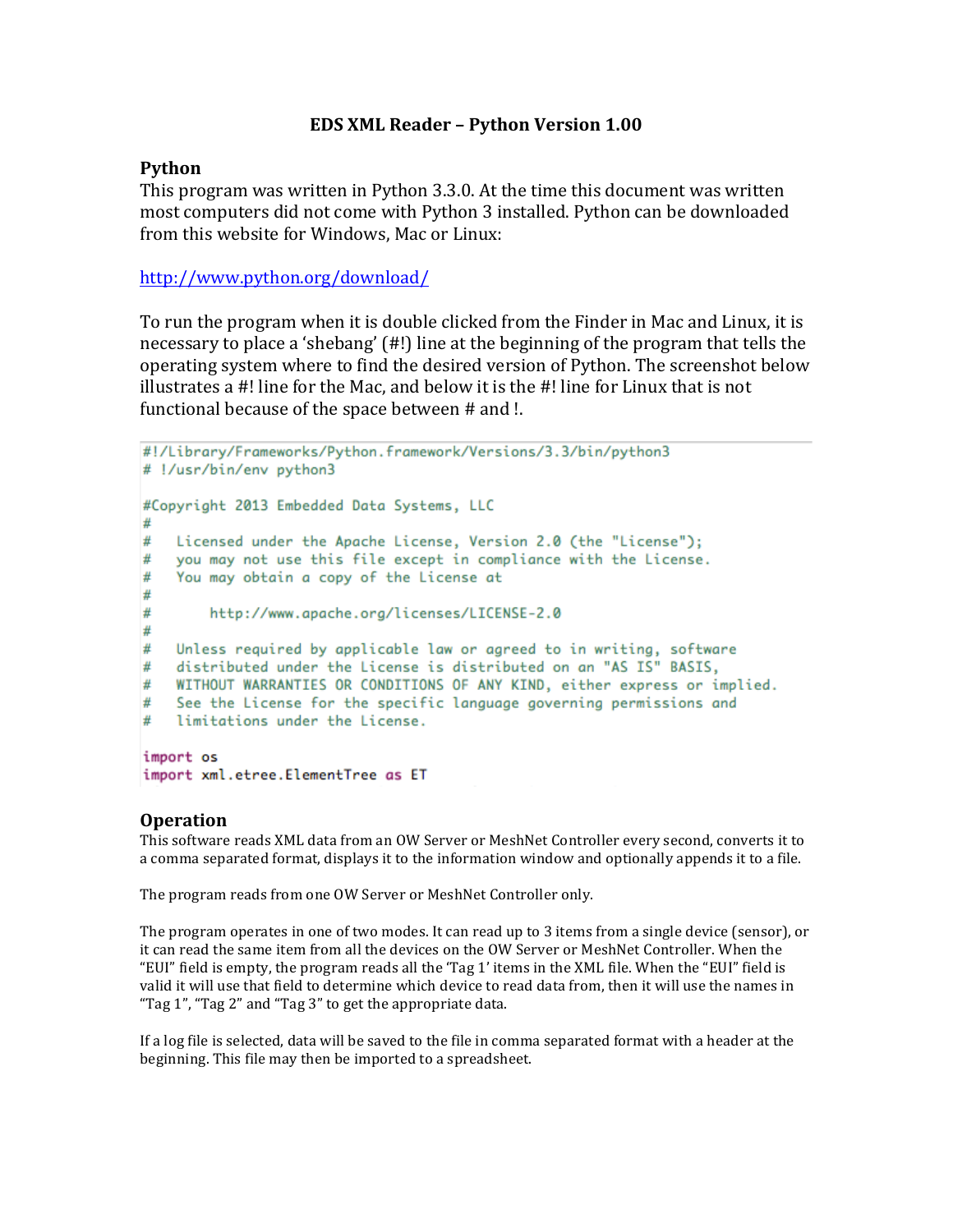| 000                                                                     |             |                                           | EDS XML Reader - v1.00 |       |      |
|-------------------------------------------------------------------------|-------------|-------------------------------------------|------------------------|-------|------|
| Read and parse XML data from an OW Server or MeshNet Controller<br>Help |             |                                           |                        |       |      |
| URL:                                                                    |             | http://192.168.1.61/details.xml           |                        |       |      |
| EUI:                                                                    |             |                                           |                        |       |      |
| Tag1:                                                                   | Temperature |                                           |                        |       |      |
| Tag2:                                                                   |             |                                           |                        |       |      |
| Tag3:                                                                   |             |                                           |                        |       |      |
| Log File:                                                               |             |                                           |                        |       |      |
| Select Log File                                                         |             | <b>English</b><br>$\overline{\mathbf{v}}$ |                        | Start | Quit |
|                                                                         |             |                                           |                        |       |      |
|                                                                         |             |                                           |                        |       |      |
|                                                                         |             |                                           |                        |       |      |
|                                                                         |             |                                           |                        |       |      |
|                                                                         |             |                                           |                        |       |      |
|                                                                         |             |                                           |                        |       |      |
|                                                                         |             |                                           |                        |       |      |
|                                                                         |             |                                           |                        |       |      |
|                                                                         |             |                                           |                        |       |      |
|                                                                         |             |                                           |                        |       |      |
|                                                                         |             |                                           |                        |       |      |
|                                                                         |             |                                           |                        |       |      |
|                                                                         |             |                                           |                        |       |      |
|                                                                         |             |                                           |                        |       |      |
|                                                                         |             |                                           |                        |       |      |
|                                                                         |             |                                           |                        |       |      |
|                                                                         |             |                                           |                        |       |      |

## **Reading 1 Tag From Multiple Devices**

To read 1 tag from multiple devices follow these steps. Refer to the screen shot below.

- Set the 'URL' to the correct location.
- Enter the desired XML tag name to read in 'Tag 1'.
- Make certain the 'EUI' field has no characters in it.
- Click 'Select Log File' and enter a filename and location so the data will be saved.
- Select the units, Metric or English. The program currently converts temperature and barometric pressure.
- Click 'Start'.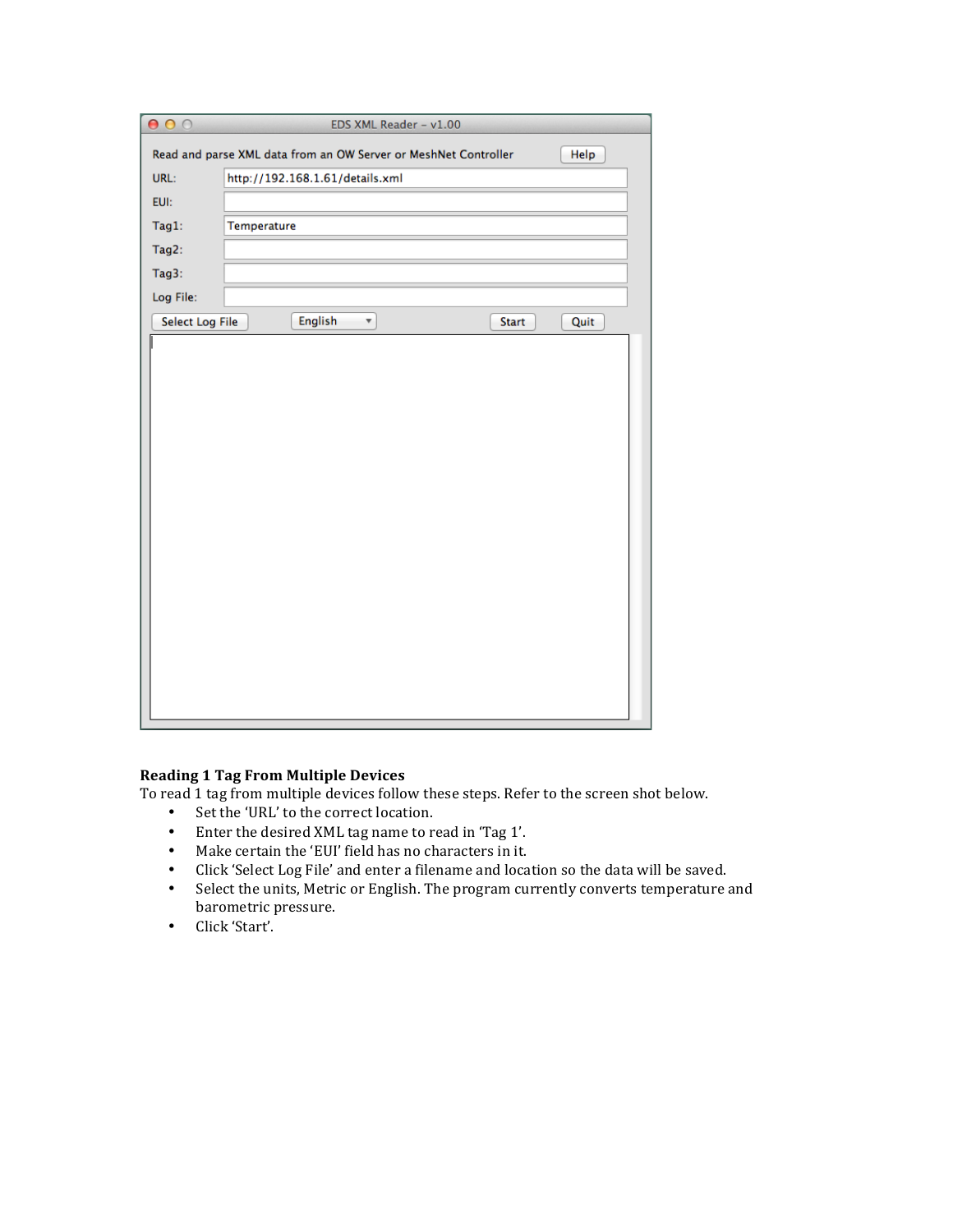| $\bigcap$<br>∩ | EDS XML Reader - v1.00                                                                                                                                                                                                                                                                                                                                                                                                                                                                                                                                                                                                                                        |  |  |  |  |  |
|----------------|---------------------------------------------------------------------------------------------------------------------------------------------------------------------------------------------------------------------------------------------------------------------------------------------------------------------------------------------------------------------------------------------------------------------------------------------------------------------------------------------------------------------------------------------------------------------------------------------------------------------------------------------------------------|--|--|--|--|--|
|                | Read and parse XML data from an OW Server or MeshNet Controller<br>Help                                                                                                                                                                                                                                                                                                                                                                                                                                                                                                                                                                                       |  |  |  |  |  |
| URL:           | http://192.168.1.61/details.xml                                                                                                                                                                                                                                                                                                                                                                                                                                                                                                                                                                                                                               |  |  |  |  |  |
| EUI:           |                                                                                                                                                                                                                                                                                                                                                                                                                                                                                                                                                                                                                                                               |  |  |  |  |  |
| $Taq1$ :       | Temperature                                                                                                                                                                                                                                                                                                                                                                                                                                                                                                                                                                                                                                                   |  |  |  |  |  |
| $Taq2$ :       |                                                                                                                                                                                                                                                                                                                                                                                                                                                                                                                                                                                                                                                               |  |  |  |  |  |
| $Taq3$ :       |                                                                                                                                                                                                                                                                                                                                                                                                                                                                                                                                                                                                                                                               |  |  |  |  |  |
| Log File:      |                                                                                                                                                                                                                                                                                                                                                                                                                                                                                                                                                                                                                                                               |  |  |  |  |  |
|                | English<br>Select Log File<br>Stop<br>Quit<br>$\overline{\phantom{a}}$                                                                                                                                                                                                                                                                                                                                                                                                                                                                                                                                                                                        |  |  |  |  |  |
|                | Reading multiple sensors for Temperature<br>Date/Time, UpTime, 0004A3FFFE61762F, 0004A3FFFE60114C<br>2013.03.25_14:37:14.004.00:45:36.71.7125.71.375<br>2013.03.25_14:37:15.004.00:45:37.71.7125.71.375<br>2013.03.25_14:37:16.004.00:45:38.71.7125.71.375<br>2013.03.25_14:37:17.004.00:45:39.71.7125.71.375<br>2013.03.25_14:37:18.004.00:45:40.71.6.71.375<br>2013.03.25_14:37:19.004.00:45:41.71.6.71.375<br>2013.03.25_14:37:20.004.00:45:42.71.6.71.375<br>2013.03.25_14:37:21,004.00:45:43,71.6,71.375<br>2013.03.25_14:37:22,004.00:45:45,71.6,71.375<br>2013.03.25_14:37:23,004.00:45:46,71.6,71.375<br>2013.03.25_14:37:24,004.00:45:47,71.6,71.375 |  |  |  |  |  |

### **Reading Multiple Tags From One Device**

To read up to 3 tags from 1 sensor, follow these steps.

- Select the correct URL.
- Enter the XML tag names in the fields 'Tag 1', 'Tag 2' and 'Tag 3'. If only 2 tags are to be read, leave 'Tag 3' empty. If only 1 tag is to be read, leave 'Tag 2' and 'Tag 3' empty.
- Enter the EUI or ROMID of the device to read in the 'EUI' field.
- Click 'Select Log File' to write the data to a file.<br>• Select the desired units. Metric or English.
- Select the desired units, Metric or English.
- Click 'Start'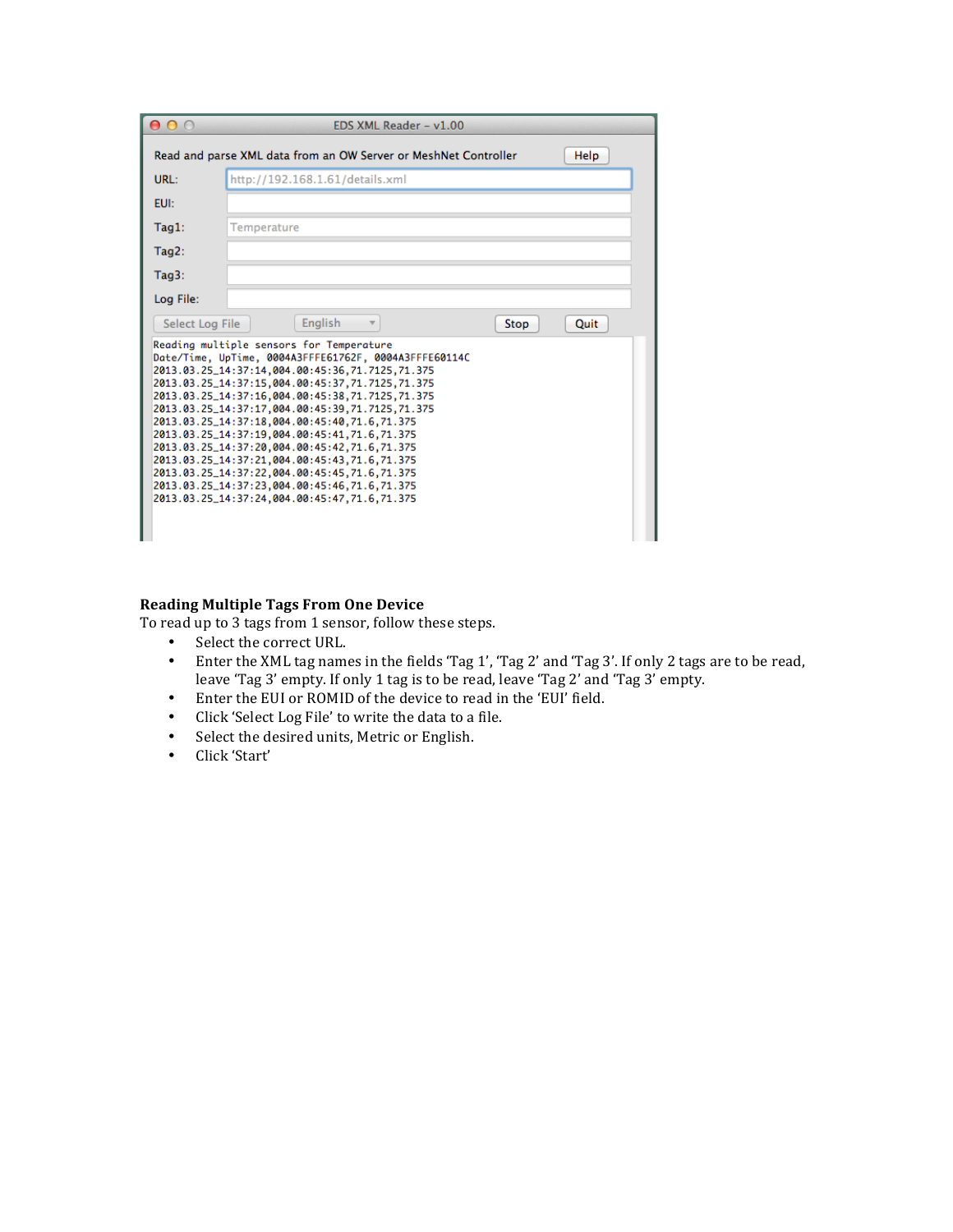| 000                                                                                                                                                                                                                                                                                                                                                                                                                                                                                                                                                                                                                                                                                                                                                                                                                                                                                                                                                                                                                                                                                                                                                                                                                                                                                                                                                                                                                                                                                                                                                             |                                  |                                 | EDS XML Reader - v1.00 |      |      |  |
|-----------------------------------------------------------------------------------------------------------------------------------------------------------------------------------------------------------------------------------------------------------------------------------------------------------------------------------------------------------------------------------------------------------------------------------------------------------------------------------------------------------------------------------------------------------------------------------------------------------------------------------------------------------------------------------------------------------------------------------------------------------------------------------------------------------------------------------------------------------------------------------------------------------------------------------------------------------------------------------------------------------------------------------------------------------------------------------------------------------------------------------------------------------------------------------------------------------------------------------------------------------------------------------------------------------------------------------------------------------------------------------------------------------------------------------------------------------------------------------------------------------------------------------------------------------------|----------------------------------|---------------------------------|------------------------|------|------|--|
| Read and parse XML data from an OW Server or MeshNet Controller                                                                                                                                                                                                                                                                                                                                                                                                                                                                                                                                                                                                                                                                                                                                                                                                                                                                                                                                                                                                                                                                                                                                                                                                                                                                                                                                                                                                                                                                                                 |                                  |                                 |                        |      | Help |  |
| URL:                                                                                                                                                                                                                                                                                                                                                                                                                                                                                                                                                                                                                                                                                                                                                                                                                                                                                                                                                                                                                                                                                                                                                                                                                                                                                                                                                                                                                                                                                                                                                            |                                  | http://192.168.1.61/details.xml |                        |      |      |  |
| <b>EUI:</b>                                                                                                                                                                                                                                                                                                                                                                                                                                                                                                                                                                                                                                                                                                                                                                                                                                                                                                                                                                                                                                                                                                                                                                                                                                                                                                                                                                                                                                                                                                                                                     | 0004A3FFFE61762F                 |                                 |                        |      |      |  |
| Tag1:                                                                                                                                                                                                                                                                                                                                                                                                                                                                                                                                                                                                                                                                                                                                                                                                                                                                                                                                                                                                                                                                                                                                                                                                                                                                                                                                                                                                                                                                                                                                                           | Temperature                      |                                 |                        |      |      |  |
| Tag2:                                                                                                                                                                                                                                                                                                                                                                                                                                                                                                                                                                                                                                                                                                                                                                                                                                                                                                                                                                                                                                                                                                                                                                                                                                                                                                                                                                                                                                                                                                                                                           | Humidity                         |                                 |                        |      |      |  |
| Tag3:                                                                                                                                                                                                                                                                                                                                                                                                                                                                                                                                                                                                                                                                                                                                                                                                                                                                                                                                                                                                                                                                                                                                                                                                                                                                                                                                                                                                                                                                                                                                                           | <b>BarometricPressure</b>        |                                 |                        |      |      |  |
| Log File:                                                                                                                                                                                                                                                                                                                                                                                                                                                                                                                                                                                                                                                                                                                                                                                                                                                                                                                                                                                                                                                                                                                                                                                                                                                                                                                                                                                                                                                                                                                                                       | /Users/LWood/Downloads/MyLog.csv |                                 |                        |      |      |  |
| Select Log File                                                                                                                                                                                                                                                                                                                                                                                                                                                                                                                                                                                                                                                                                                                                                                                                                                                                                                                                                                                                                                                                                                                                                                                                                                                                                                                                                                                                                                                                                                                                                 |                                  | English                         |                        | Stop | Quit |  |
| 2013.03.25_14:44:04,004.00:52:26,71.6,35.41,29.021886978999998<br>2013.03.25_14:44:05,004.00:52:27,71.6,35.41,29.021886978999998<br>2013.03.25_14:44:06,004.00:52:28,71.6,35.41,29.021886978999998<br>2013.03.25_14:44:07,004.00:52:29,71.6,35.1,29.025430591<br>2013.03.25_14:44:08.004.00:52:30.71.6.35.1.29.025430591<br>2013.03.25_14:44:09.004.00:52:31.71.6.35.1.29.025430591<br>2013.03.25_14:44:10,004.00:52:32,71.4875,35.4,29.023658785000002<br>2013.03.25_14:44:11,004.00:52:33,71.4875,35.4,29.023658785000002<br>2013.03.25_14:44:12.004.00:52:34.71.4875.35.4.29.023658785000002<br>2013.03.25_14:44:13,004.00:52:35,71.4875,35.4,29.023658785000002<br>2013.03.25_14:44:14,004.00:52:36,71.4875,35.09,29.024839989<br>2013.03.25_14:44:15,004.00:52:37,71.4875,35.09,29.024839989<br>2013.03.25_14:44:16,004.00:52:39,71.4875,35.09,29.024839989<br>2013.03.25_14:44:18.004.00:52:40.71.4875.35.09.29.024839989<br>2013.03.25_14:44:19,004.00:52:41,71.6,35.25,29.024544688<br>2013.03.25_14:44:20,004.00:52:42,71.6,35.25,29.024544688<br>2013.03.25_14:44:21.004.00:52:43.71.6.35.25.29.024544688<br>2013.03.25_14:44:22,004.00:52:44,71.4875,35.7,29.025430591<br>2013.03.25_14:44:23,004.00:52:45,71.4875,35.7,29.025430591<br>2013.03.25_14:44:24,004.00:52:46,71.4875,35.7,29.025430591<br>2013.03.25_14:44:25,004.00:52:47,71.4875,35.7,29.025430591<br>2013.03.25_14:44:26,004.00:52:48,71.6,35.25,29.026021193<br>2013.03.25_14:44:27,004.00:52:49,71.6,35.25,29.026021193<br>2013.03.25_14:44:28,004.00:52:50,71.6,35.25,29.026021193 |                                  |                                 |                        |      |      |  |

Below is an example of the log file.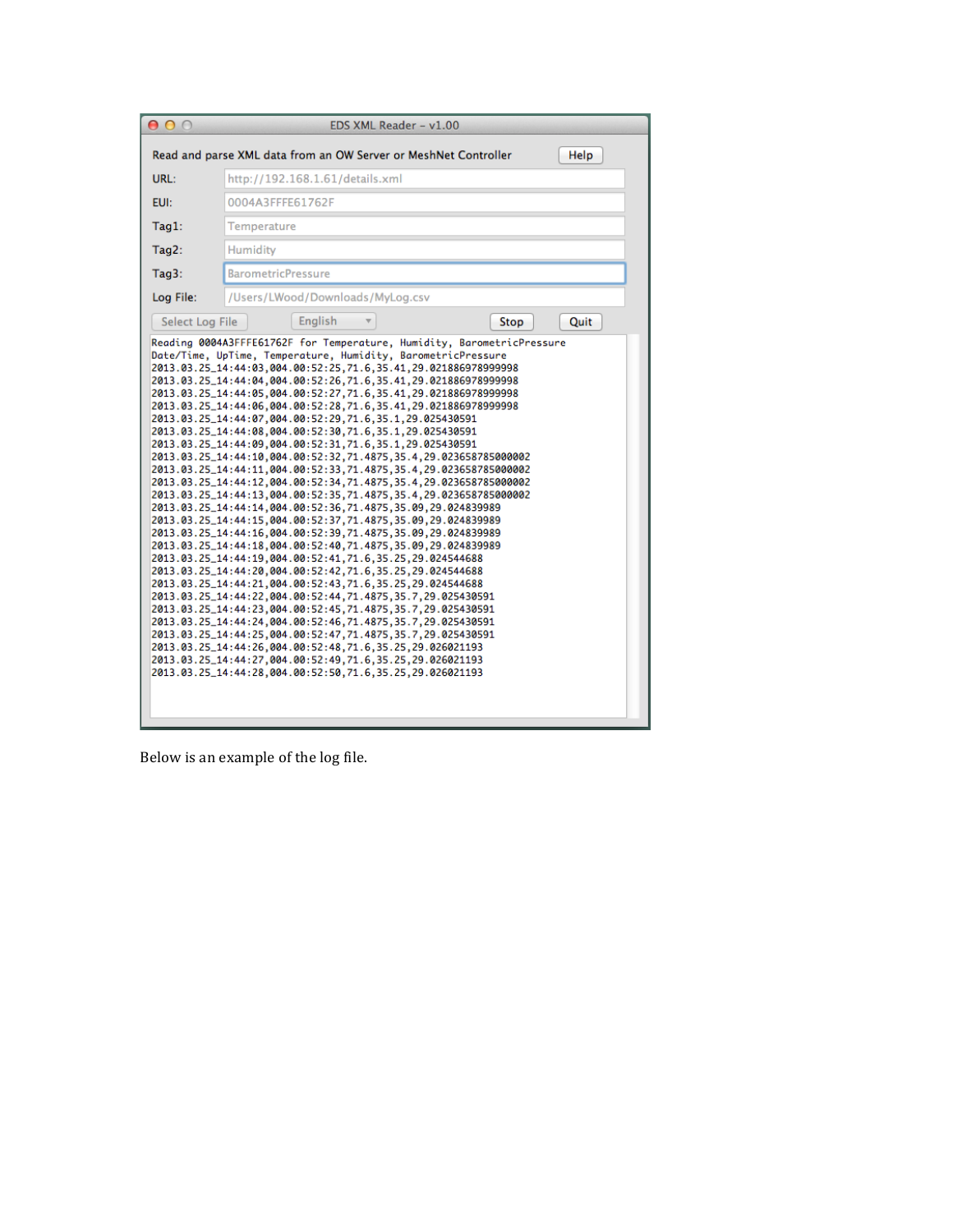| MyLog.csv<br>$\circ$                                                                                                           |
|--------------------------------------------------------------------------------------------------------------------------------|
| Reading 0004A3FFFE61762F for Temperature, Humidity, BarometricPressure                                                         |
| Date/Time, UpTime, Temperature, Humidity, BarometricPressure<br>2013.03.25 14:44:03.004.00:52:25.71.6.35.41.29.021886978999998 |
| 2013.03.25 14:44:04,004.00:52:26,71.6,35.41,29.021886978999998                                                                 |
| 2013.03.25_14:44:05,004.00:52:27,71.6,35.41,29.021886978999998                                                                 |
| 2013.03.25 14:44:06,004.00:52:28,71.6,35.41,29.021886978999998                                                                 |
| 2013.03.25_14:44:07,004.00:52:29,71.6,35.1,29.025430591                                                                        |
| 2013.03.25_14:44:08,004.00:52:30,71.6,35.1,29.025430591                                                                        |
| 2013.03.25 14:44:09,004.00:52:31,71.6,35.1,29.025430591<br>2013.03.25_14:44:10,004.00:52:32,71.4875,35.4,29.023658785000002    |
| 2013.03.25 14:44:11,004.00:52:33,71.4875,35.4,29.023658785000002                                                               |
| 2013.03.25_14:44:12,004.00:52:34,71.4875,35.4,29.023658785000002                                                               |
| 2013.03.25 14:44:13,004.00:52:35,71.4875,35.4,29.023658785000002                                                               |
| 2013.03.25_14:44:14,004.00:52:36,71.4875,35.09,29.024839989                                                                    |
| 2013.03.25 14:44:15,004.00:52:37,71.4875,35.09,29.024839989<br>2013.03.25 14:44:16,004.00:52:39,71.4875,35.09,29.024839989     |
| 2013.03.25 14:44:18,004.00:52:40,71.4875,35.09,29.024839989                                                                    |
| 2013.03.25 14:44:19,004.00:52:41,71.6,35.25,29.024544688                                                                       |
| 2013.03.25 14:44:20.004.00:52:42.71.6.35.25.29.024544688                                                                       |
| 2013.03.25 14:44:21,004.00:52:43,71.6,35.25,29.024544688                                                                       |
| 2013.03.25 14:44:22.004.00:52:44.71.4875.35.7.29.025430591<br>2013.03.25 14:44:23,004.00:52:45,71.4875,35.7,29.025430591       |
| 2013.03.25_14:44:24,004.00:52:46,71.4875,35.7,29.025430591                                                                     |
| 2013.03.25_14:44:25,004.00:52:47,71.4875,35.7,29.025430591                                                                     |
| 2013.03.25 14:44:26,004.00:52:48,71.6,35.25,29.026021193                                                                       |
| 2013.03.25_14:44:27,004.00:52:49,71.6,35.25,29.026021193                                                                       |
| 2013.03.25_14:44:28,004.00:52:50,71.6,35.25,29.026021193                                                                       |
| 2013.03.25_14:44:29,004.00:52:51,71.6,35.1,29.023363484<br>2013.03.25 14:44:30,004.00:52:52,71.6,35.1,29.023363484             |
| 2013.03.25_14:44:31,004.00:52:53,71.6,35.1,29.023363484                                                                        |
| 2013.03.25 14:44:32,004.00:52:54,71.6,35.1,29.023363484                                                                        |
| 2013.03.25_14:44:33,004.00:52:55,71.6,35.41,29.027497698                                                                       |
| 2013.03.25 14:44:34,004.00:52:57,71.6,35.41,29.027497698<br>2013.03.25 14:44:35.004.00:52:58.71.6.35.41.29.027497698           |
| 2013.03.25 14:44:37,004.00:52:59,71.4875,35.09,29.025430591                                                                    |
| 2013.03.25 14:44:38,004.00:53:00,71.4875,35.09,29.025430591                                                                    |
| 2013.03.25_14:44:39,004.00:53:01,71.4875,35.09,29.025430591                                                                    |
| 2013.03.25 14:44:40,004.00:53:02,71.4875,35.09,29.025430591                                                                    |
| 2013.03.25_14:44:41,004.00:53:03,71.6,35.55,29.024839989                                                                       |
| 2013.03.25 14:44:42,004.00:53:04,71.6,35.55,29.024839989<br>2013.03.25_14:44:43,004.00:53:05,71.6,35.55,29.024839989           |
| 2013.03.25_14:44:44,004.00:53:06,71.6,35.41,29.025430591                                                                       |
|                                                                                                                                |
|                                                                                                                                |
|                                                                                                                                |
|                                                                                                                                |

#### **How To Determine XML Names**

Variable names can be determined by viewing the XML file. On the main webpage of an OW Server or MeshNet Controller, select the Advanced menu, then Details.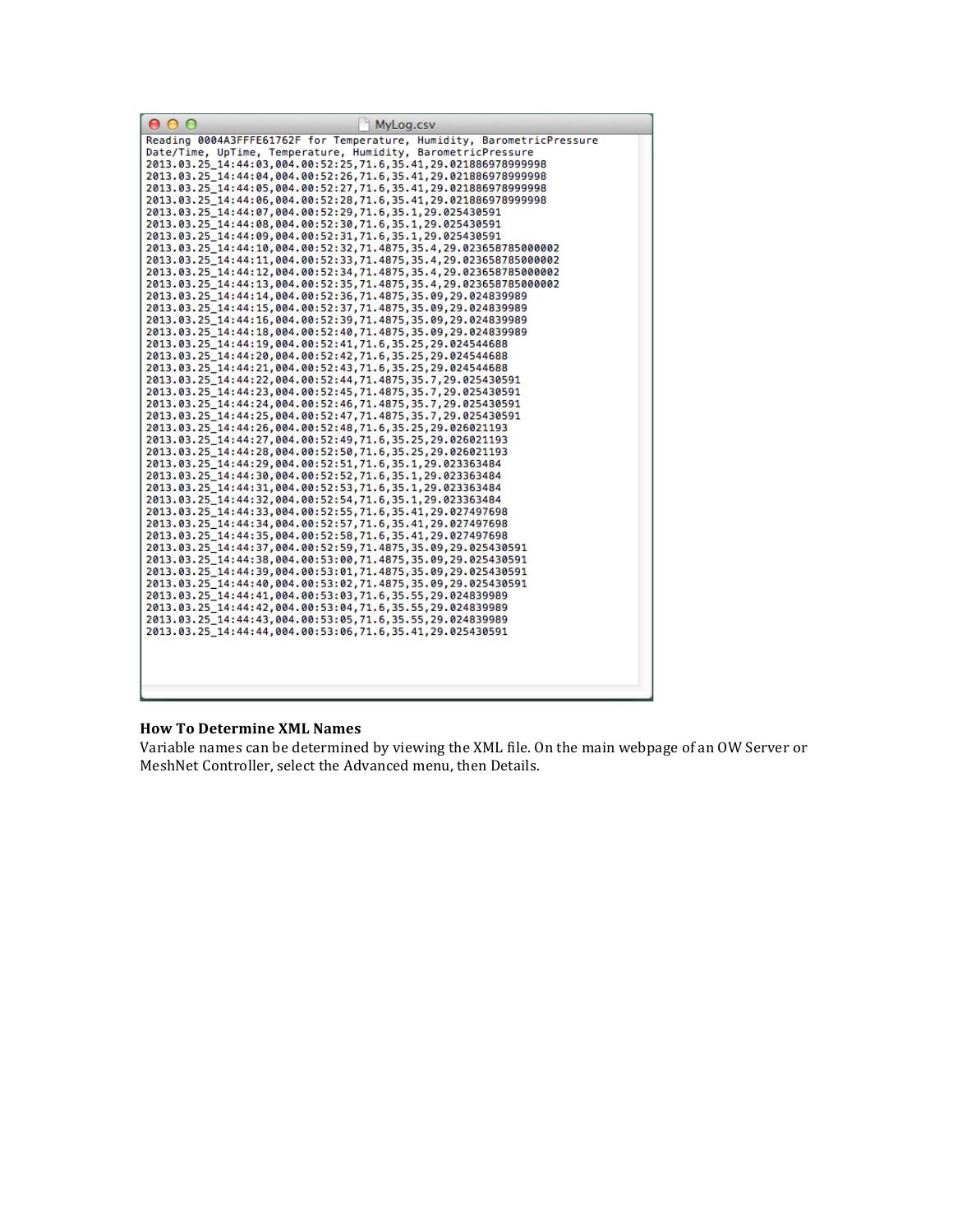| <b>EDS DATA SYSTEMS</b>                                               |                                             |  |                                |                   |                                 |
|-----------------------------------------------------------------------|---------------------------------------------|--|--------------------------------|-------------------|---------------------------------|
| Home                                                                  | Advanced v                                  |  | System Configuration v         | <b>Contact us</b> |                                 |
| *Health ranges fro                                                    | $\Rightarrow$ Details<br>→ Details XML File |  | <b>EUI</b><br>0004A3FFFE60114C |                   | <b>Device</b><br><b>EDS1068</b> |
| Duration:<br>Value:<br>15 Minutes $\div$<br>÷<br>None<br><b>Begin</b> |                                             |  |                                |                   |                                 |
|                                                                       |                                             |  |                                |                   |                                 |
|                                                                       |                                             |  |                                |                   |                                 |
|                                                                       |                                             |  |                                |                   |                                 |

The screen shot below shows part of the XML data. Any line with a "Write" button on the right can be written. For example, the first item that can be written in the XML data below is "UserName", and it is this text string that would be used as the 'Tag' name.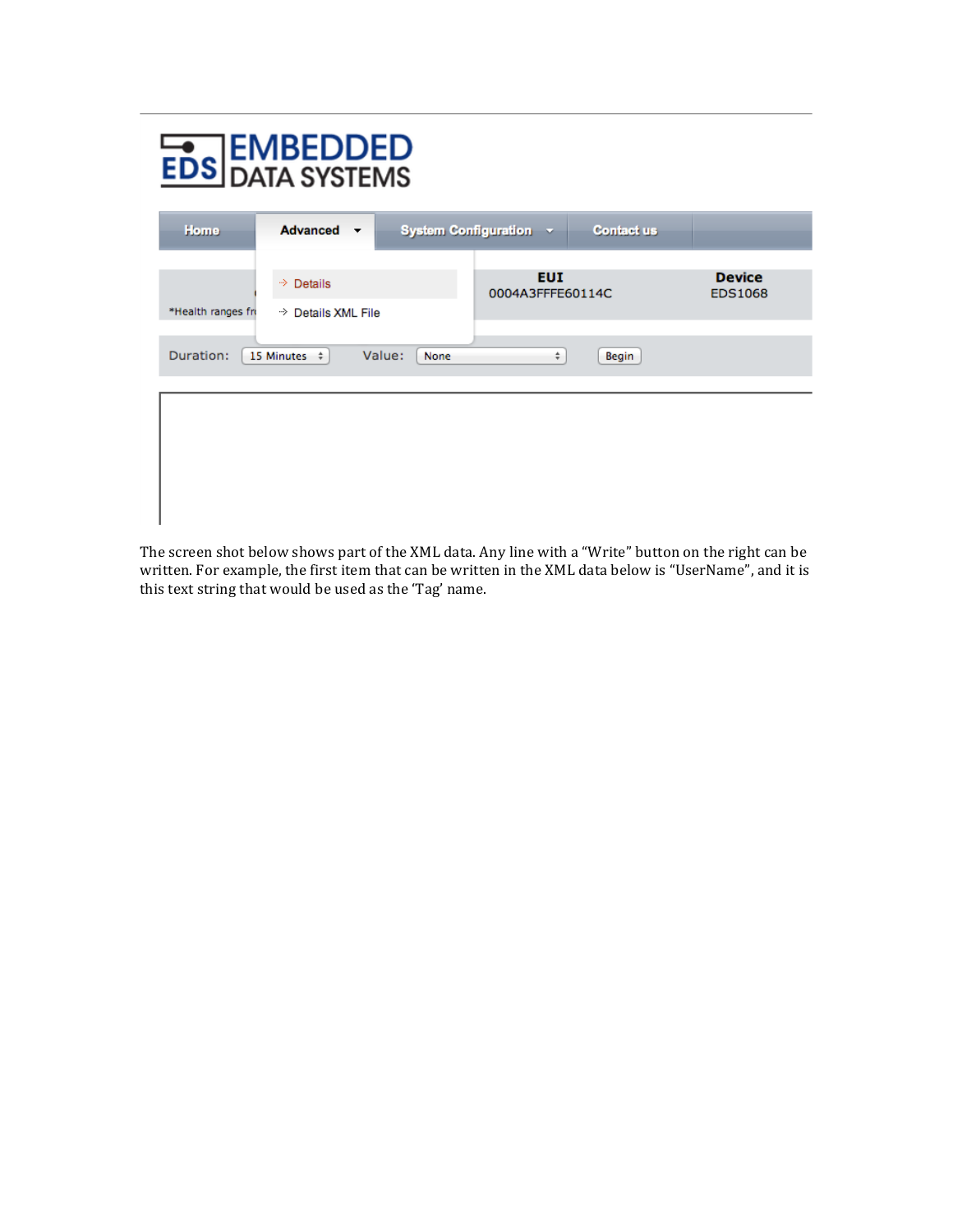# **EDS EMBEDDED**

#### **MN-CTRL Wireless Controller** WirelessController-Enet

| Home<br><b>Advanced</b>                                       | System Configuration v<br><b>Contact us</b>                                     |                    |
|---------------------------------------------------------------|---------------------------------------------------------------------------------|--------------------|
|                                                               |                                                                                 |                    |
|                                                               |                                                                                 |                    |
| Firmware Version: 1.13                                        |                                                                                 |                    |
| Devices connected: 1                                          |                                                                                 | Data activity      |
| Date / Time:<br>2012-12-13 15:54:26                           |                                                                                 |                    |
| Up Time:<br>000.00:18:44                                      |                                                                                 | Enable auto update |
| <b>Device Name:</b><br>WirelessController-Enet                |                                                                                 |                    |
| <b>EDSWIRELESSCTRL</b><br><b>Host Name:</b>                   |                                                                                 |                    |
| <b>MAC Address:</b><br>00:04:A3:7A:DF:1A                      |                                                                                 |                    |
| Connection status: OK                                         |                                                                                 |                    |
|                                                               |                                                                                 |                    |
| Name<br>Description                                           | <b>EDS1068</b>                                                                  |                    |
| <b>EUI</b>                                                    | Temperature, Humidity, Barometric Pressure and Light Sensor<br>0004A3FFFE60114C |                    |
| <b>ControllerRSSI</b>                                         | $-34$                                                                           |                    |
| Address                                                       | 1                                                                               |                    |
| Repeater                                                      | $\mathbf 0$                                                                     |                    |
| Health                                                        | 7                                                                               |                    |
| PrimaryValue                                                  | 37.17 %RH                                                                       |                    |
| <b>UserName</b>                                               | Car - Shaded                                                                    | Write              |
| Temperature                                                   | 23.0625                                                                         |                    |
| Humidity                                                      | 37.17                                                                           |                    |
| <b>DewPoint</b><br>Humidex                                    | 7.6250<br>23.3125                                                               |                    |
| <b>HeatIndex</b>                                              | 24.1875                                                                         |                    |
| <b>BarometricPressure</b>                                     | 995.310                                                                         |                    |
| Light                                                         | 11                                                                              |                    |
| <b>Battery</b>                                                | 3.55                                                                            |                    |
| LED                                                           | 0                                                                               |                    |
| Relay                                                         | O                                                                               |                    |
| Input1                                                        | 0                                                                               |                    |
| ActivityLatch1                                                | $\overline{0}$                                                                  |                    |
| PulseCounter1<br>ActivityLatchReset                           | $\mathbf{0}$                                                                    | Write              |
| ReadCounter                                                   | 300                                                                             |                    |
| ConnectionCounter                                             | 1                                                                               |                    |
| <b>MessageAttempts</b>                                        | 300                                                                             |                    |
| <b>MessagePacketRetries</b>                                   | 6                                                                               |                    |
| <b>MessageFailures</b>                                        | $\overline{0}$                                                                  |                    |
| <b>ResetMessageCounters</b>                                   |                                                                                 | Write              |
| <b>DeviceRSSI</b>                                             | $-40$                                                                           |                    |
| TemperatureHighAlarmState                                     | $\pmb{0}$                                                                       |                    |
| <b>TemperatureLowAlarmState</b>                               | 0<br>O                                                                          |                    |
| <b>HumidityHighAlarmState</b><br><b>HumidityLowAlarmState</b> | $\overline{0}$                                                                  |                    |
| DewPointHighAlarmState                                        | $\mathbf{0}$                                                                    |                    |
| <b>DewPointLowAlarmState</b>                                  | 0                                                                               |                    |
| HumidexHighAlarmState                                         | $\overline{0}$                                                                  |                    |
| <b>HumidexLowAlarmState</b>                                   | $\overline{0}$                                                                  |                    |
| HeatIndexHighAlarmState                                       | $\mathbf 0$                                                                     |                    |
| HeatIndexLowAlarmState                                        | $\overline{0}$                                                                  |                    |
| BarometricPressureHighAlarmState 0                            |                                                                                 |                    |
| <b>BarometricPressureLowAlarmState</b><br>LightHighAlarmState | $\mathbf 0$<br>$\pmb{0}$                                                        |                    |
| LightLowAlarmState                                            | $\overline{0}$                                                                  |                    |
| <b>BatteryLowAlarmState</b>                                   | $\mathbf 0$                                                                     |                    |
| <b>ClearAlarms</b>                                            |                                                                                 | Write              |
| TemperatureHighAlarmValue                                     | 93                                                                              | Write              |
| TemperatureLowAlarmValue                                      | $-40$                                                                           | Write              |
| HumidityHighAlarmValue                                        | 96                                                                              | Write              |
| HumidityLowAlarmValue                                         | $\overline{0}$                                                                  | Write              |
| DewPointHighAlarmValue                                        | 104                                                                             | Write              |
| DewPointLowAlarmValue<br>HumidexHighAlarmValue                | $-40$<br>125                                                                    | Write<br>Write     |
| HumidexLowAlarmValue                                          | $-40$                                                                           | Write              |
| HeatIndexHighAlarmValue                                       | 125                                                                             | Write              |
| HeatIndexLowAlarmValue                                        | $-40$                                                                           | Write              |
| BarometricPressureHighAlarmValue 2000.000                     |                                                                                 | Write              |
| BarometricPressureLowAlarmValue 0.000                         |                                                                                 | Write              |

### **Development Environment**

This software was developed on Aptana Studio 3. Python 3.3.0.

## **Software License**

The EDS XML Reader software and source code license is shown below.